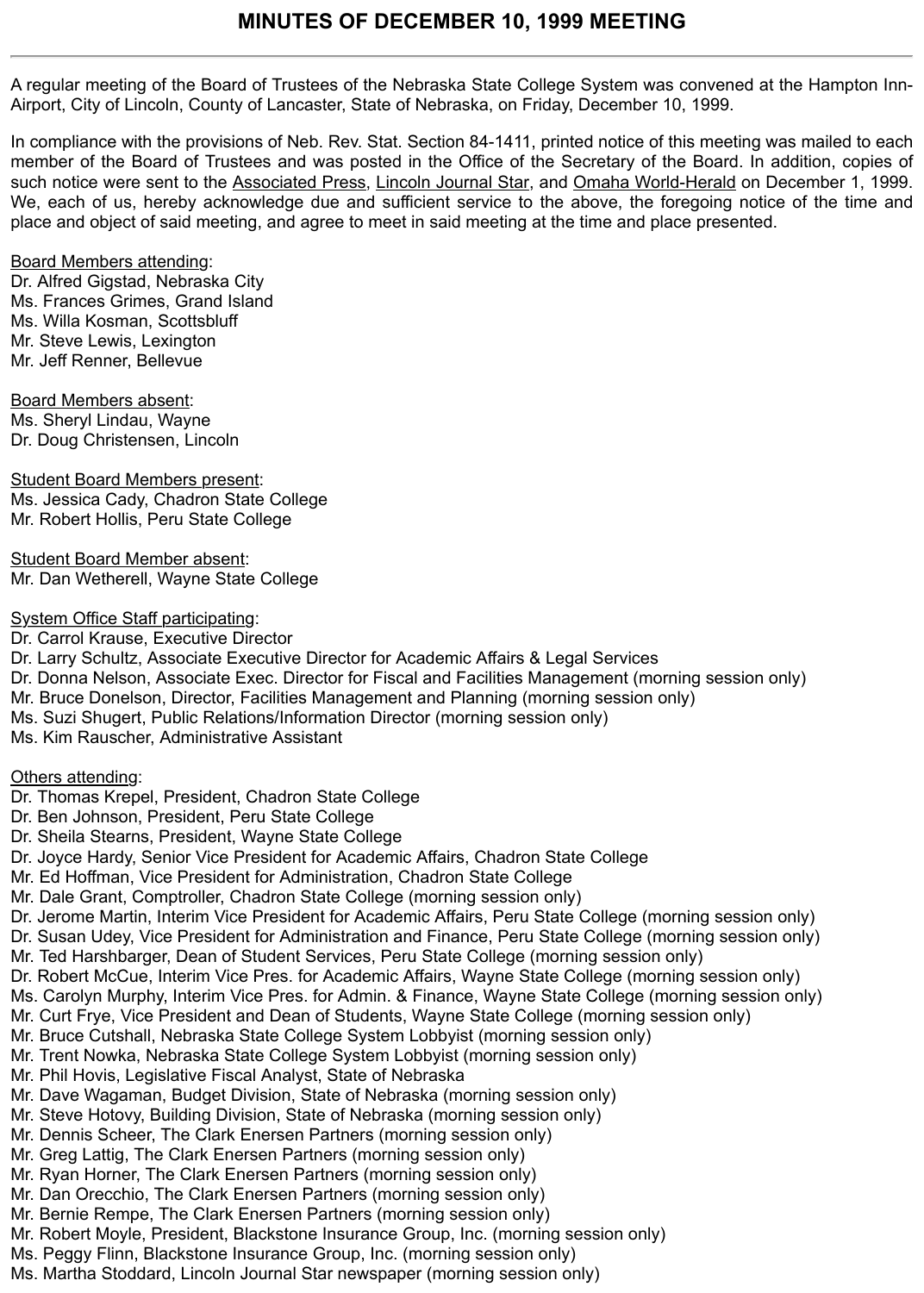Dr. Jane Renner Hood, Coordinating Commission Member (joint meeting only) Mrs. Barbara Marcy, Coordinating Commission Member (joint meeting only) Mr. Charles Marcy, spouse of Commissioner Marcy Dr. Helen Morten, Coordinating Commission Member (joint meeting only) Mr. Eric Seacrest, Coordinating Commission Member (joint meeting only) Mr. Earl Rademacher, Coordinating Commission Member (joint meeting only)

## **EXECUTIVE SESSION**

The meeting was called to order at 9:00 a.m. A roll call was taken: Gigstad, Grimes, Kosman, Lewis, Cady and Hollis were present. Christensen, Lindau and Wetherell were absent.

Ms. Grimes moved and Mr. Lewis seconded a motion to go into Executive Session for the purpose personnel items. Gigstad, Grimes, Kosman, Lewis, and Renner; Cady and Hollis voted aye. Motion carrie

Mr. Lewis moved and Ms. Grimes seconded a motion to go out of Executive Session at 10:10 a.m. and Public Session. Gigstad, Grimes, Kosman, Lewis, and Renner; Cady and Hollis voted aye. Motion carried.

#### **PUBLIC SESSION**

The Public Session was called to order at 10:15 a.m. A roll call was taken: Gigstad, Grimes, Kosma Renner; Cady and Hollis were present. Christensen, Lindau and Wetherell were absent.

## **APPROVAL OF THE AGENDA**

Mr. Lewis moved and Mr. Renner seconded a motion to approve the agenda as distributed. Gigstad, Grin Lewis and Renner; Cady and Hollis voted aye. Motion carried.

#### **PUBLIC COMMENTS**

There were none.

## **APPROVAL OF MINUTES FROM THE NOVEMBER 10 AND NOVEMBER 20 MEETINGS**

Ms. Grimes moved and Mr. Lewis seconded a motion to approve the minutes of the November 10 and meetings. Gigstad, Grimes, Kosman, Lewis and Renner; Cady and Hollis voted aye. Motion carried.

#### **NEW BUSINESS--CONSENT AGENDA**

**Personnel Recommendations**

**Campus Grant Applications and Awards**

**Campus Contracts and Change Orders** 

## **LB 309 Fund Acceptance and Retrieval**

Chadron State College 1. Acceptance of \$59,500 for Memorial Hall first floor entrance and restrooms ADA modifications. Allocation Date 11/9/99 Allocation Amount \$59,500 College Contribution 15,500 [Total Project Cost \\$70,000](http://www.nscs.edu/minutes/5a01personnel.pdf)

Peru State College [2. Acceptance of \\$1,572 for Jindra Fine Arts](http://www.nscs.edu/minutes/5a02grants.pdf) Building elevator repair.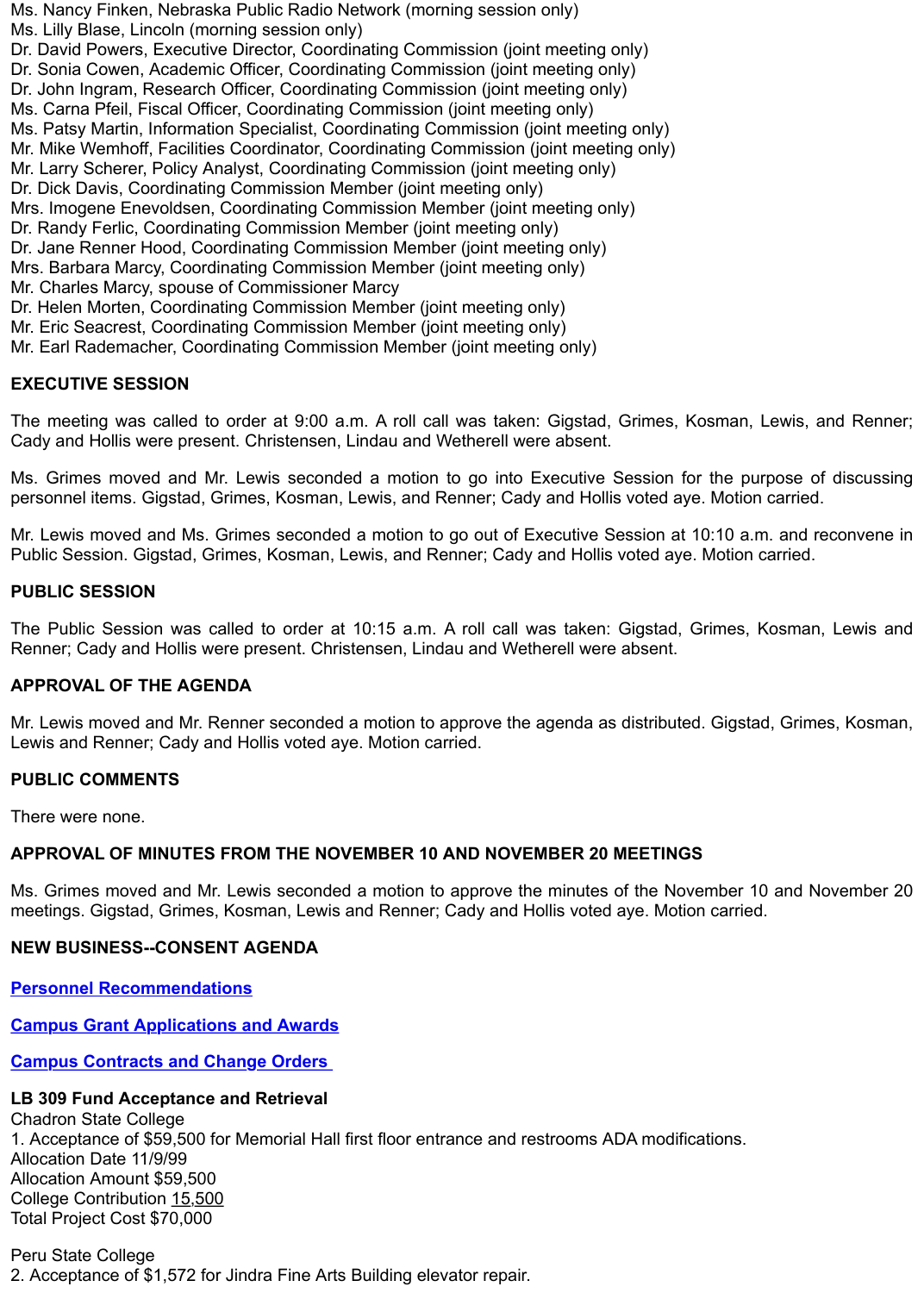#### **Campus Physical Plant Reports**

Ms. Kosman moved and Ms. Grimes seconded a motion to approve the Consent Agenda. Gigstad, Grin Lewis and Renner; Cady and Hollis voted aye. Motion carried.

## **SUBCOMMITTEE AGENDA**

## **Academic Affairs, Student Life & Personnel Subcommittee – Willa Kosman, Committee Member Executive Director Search Update**

Ms. Kosman moved and Ms. Grimes seconded a motion to approve the appointment of Mr. Stank General Counsel and Director of Employee Relations for the Vermont State College System, as the Exec of the Nebraska State College System effective February 1, 2000, with the 1999-2000 annual salary rate plus reasonable moving expenses. This initial contract is subject to extension or renewal as provided in [the employment contract. Gigstad,](http://www.nscs.edu/minutes/5a05ppsr.pdf) Grimes, Kosman, Lewis and Renner; Cady and Hollis voted aye. Moti

#### **Health Insurance Review Update**

Mr. Robert Moyle, President of Blackstone Insurance Group, was hired by the Board to provide health ca services to the Nebraska State College System. Mr. Moyle presented a review of his findings to the Board the current costs of the State College plan to that of the State of Nebraska and industry averages. presentation, Dr. Krause recommended to the Board that the consultant continue with Phase II of the develop bid specifications and provide the Board with technical assistance and advice on bid evaluation selection. Mr. Lewis moved and Ms. Kosman seconded a motion to have bid specifications develo Grimes, Kosman, Lewis and Renner; Cady and Hollis voted aye. Motion carried.

Dr. Krause distributed to Board members a proposed legislative bill that would authorize a self-insurance the State College System.

## **1998-99 Athletic Gender Equity Report**

A summary of gender equity in athletics in the Nebraska State College System was presented to the Stearns reported that Wayne State College added women's soccer at the varsity level in the fall of 1998 address inequities. The college has also increased coaching staff and the budget for women's soccer. further address the gender equity issue, Dr. Stearns stated that Wayne State College is interested in symposium for smaller colleges in the state.

Dr. Johnson stated that Peru State College is also considering adding a women's soccer program. He co Peru State is examining their large off-campus population and how they might involve those students program.

Dr. Krepel reported that Chadron State College continues to survey its students to determine if the in under-represented gender (females) are being accommodated by the present programs.

## **Campus Athletic Gender Equity Compliance Plans**

Ms. Kosman moved and Mr. Lewis seconded a motion to accept the Campus Athletic Gender Equity Plans as provided by each of the State Colleges. Gigstad, Grimes, Kosman, Lewis and Renner; Cady an aye. Motion carried.

## **Campus Diversity Plans**

Ms. Kosman moved and Mr. Lewis seconded a motion to accept the annual Campus Diversity Pla provided by each of the State Colleges and forward them to Dr. Ricardo Garcia for his review. Dr. Garcia to the March Board meeting to assess the progress of each campus plan. Gigstad, Grimes, Kosma Renner; Cady and Hollis voted aye. Motion carried.

# **Chadron State College, Follow-up Program Review Reports**

Ms. Kosman moved and Mr. Lewis seconded a motion to accept the follow-up program review reports or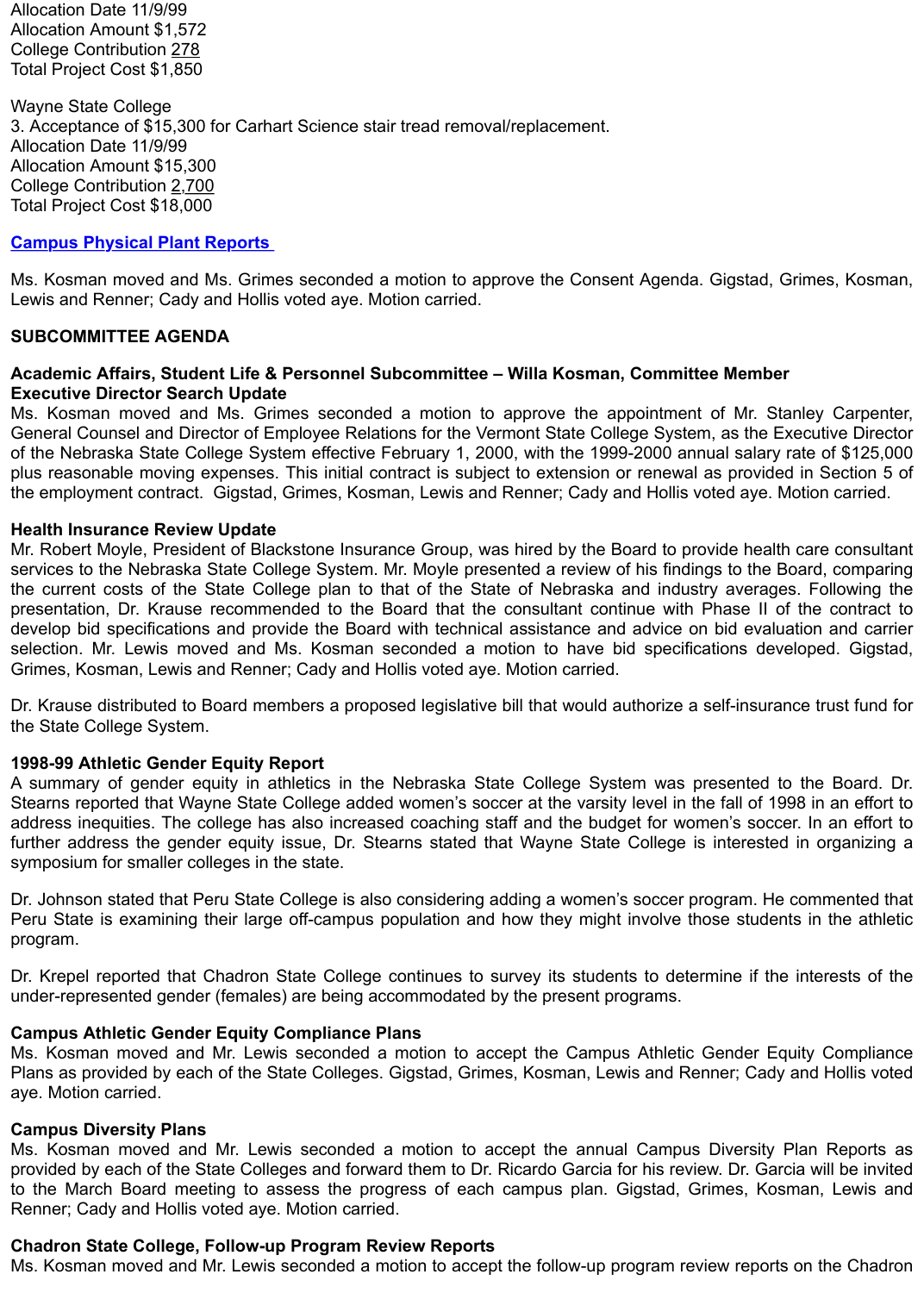State College Art (BA) degree program and the Theatre (BA) degree program and forward the Art report to the Nebraska Coordinating Commission for Postsecondary Education. Christensen, Gigstad, Grimes, Kosman, Lewis and Renner; Cady and Hollis voted aye. Motion carried.

## **Business Affairs Subcommittee—Budget -- Jeff Renner, Chair Schedule for 2001-2003 Biennial Budget Requests**

A proposed schedule for preparation and submittal of the 2001-2003 Operating and Capital Construction Budget Requests was presented to the Board as follows:

| Board Approval of Operating Budget Request Guidelines                                                                                                                                                 | 1/21/2000 |
|-------------------------------------------------------------------------------------------------------------------------------------------------------------------------------------------------------|-----------|
| <b>Operating and Capital Construction Budget Request</b><br>Materials Submitted to System Office                                                                                                      | 4/26/2000 |
| <b>Budget Hearings with Business Affairs Subcommittee</b>                                                                                                                                             | 5/18/2000 |
| Board of Trustees Approval of Operating and Capital<br><b>Construction Budget Requests</b>                                                                                                            | 6/30/2000 |
| Submittal of Summaries of Operating and Capital Construction Budget Requests to<br><b>Coordinating Commission</b>                                                                                     | 8/15/2000 |
| Submittal of Electronic Operating and Capital Construction Budget Requests to DAS<br><b>Budget</b>                                                                                                    |           |
| Hard copies of CCBR provided to DAS Building Division, LB 309 Office, Legislative<br>Fiscal Office and Coordinating Commission.<br>Hard copies of Operating Budget Requests provided to LFO and CCPE. | 9/15/2000 |
|                                                                                                                                                                                                       |           |

## **Business Affairs Subcommittee--Physical Plant -- Fran Grimes, Chair Contracts and Change Orders**

Ms. Grimes moved and Mr. Renner seconded a motion to approve the contracts provided by Chadron and Peru State Colleges. Gigstad, Grimes, Kosman, Lewis and Renner; Cady and Hollis voted aye. Motion carried.

## **RECESS 11:25 – 11:35**

## **Peru State College, Campus Master Plan**

Architects from The Clark Enersen Partners firm presented the updated Peru State College Campus Master Plan to the Board for review and discussion. Ms. Grimes moved and Mr. Renner seconded a motion to accept the Peru State College Campus Master Plan as presented by The Clark Enersen Partners. Gigstad, Grimes, Kosman, Lewis and Renner; Cady and Hollis voted aye. Motion carried.

## **Peru State College, Campus Services Building Design Development Documents**

Architects from The Clark Enersen Partners firm presented the design development documents for the Campus Services Building project at Peru State College. Ms. Grimes moved and Mr. Renner seconded a motion to accept the Peru State College Campus Services Building Design Development Documents. Gigstad, Grimes, Kosman, Lewis and Renner; Cady and Hollis voted aye. Motion carried. Copies of the materials will be distributed to representatives of the DAS Budget, Building Division, Legislative Fiscal Office and Coordinating Commission for review and comment.

# **Peru State College, Hoyt Science Renovation Design Development Documents**

Architects from The Clark Enersen Partners firm presented the design development documents for the Hoyt Science Renovation project at Peru State College. Ms. Grimes moved and Mr. Renner seconded a motion to accept the Peru State College Hoyt Science Renovation Design Development Documents. Gigstad, Grimes, Kosman, Lewis and Renner; Cady and Hollis voted aye. Motion carried. Copies of the materials will be distributed to representatives of the DAS Budget, Building Division, Legislative Fiscal Office and Coordinating Commission for review and comment.

Dr. Krause distributed a proposed Legislative Resolution that could be introduced in early January authorizing the Board of Trustees to proceed with solicitation of bids for renovation and construction of the Physical Plant Facility and Hoyt Science Hall consistent with all statutory requirements.

# **Chadron State College, Use of Facilities Fee for Burkhiser Project**

Ms. Grimes moved and Mr. Renner seconded a motion to approve the use of \$455,000 from the Capital Improvement Fees Fund by Chadron State College to complete the Burkhiser Technology Complex remodel project. Gigstad, Grimes, Kosman, Lewis and Renner; Cady and Hollis voted aye. Motion carried.

# **Business Affairs Subcommittee—Revenue Bond -- Steve Lewis, Chair**

## **Wayne State College, Reallocation of Contingency Maintenance Funds**

Mr. Lewis moved and Mr. Renner seconded a motion to authorize Wayne State College to reallocate \$159,000 from the following Resolutions to the Terrace Hall Radiator/Piping Project: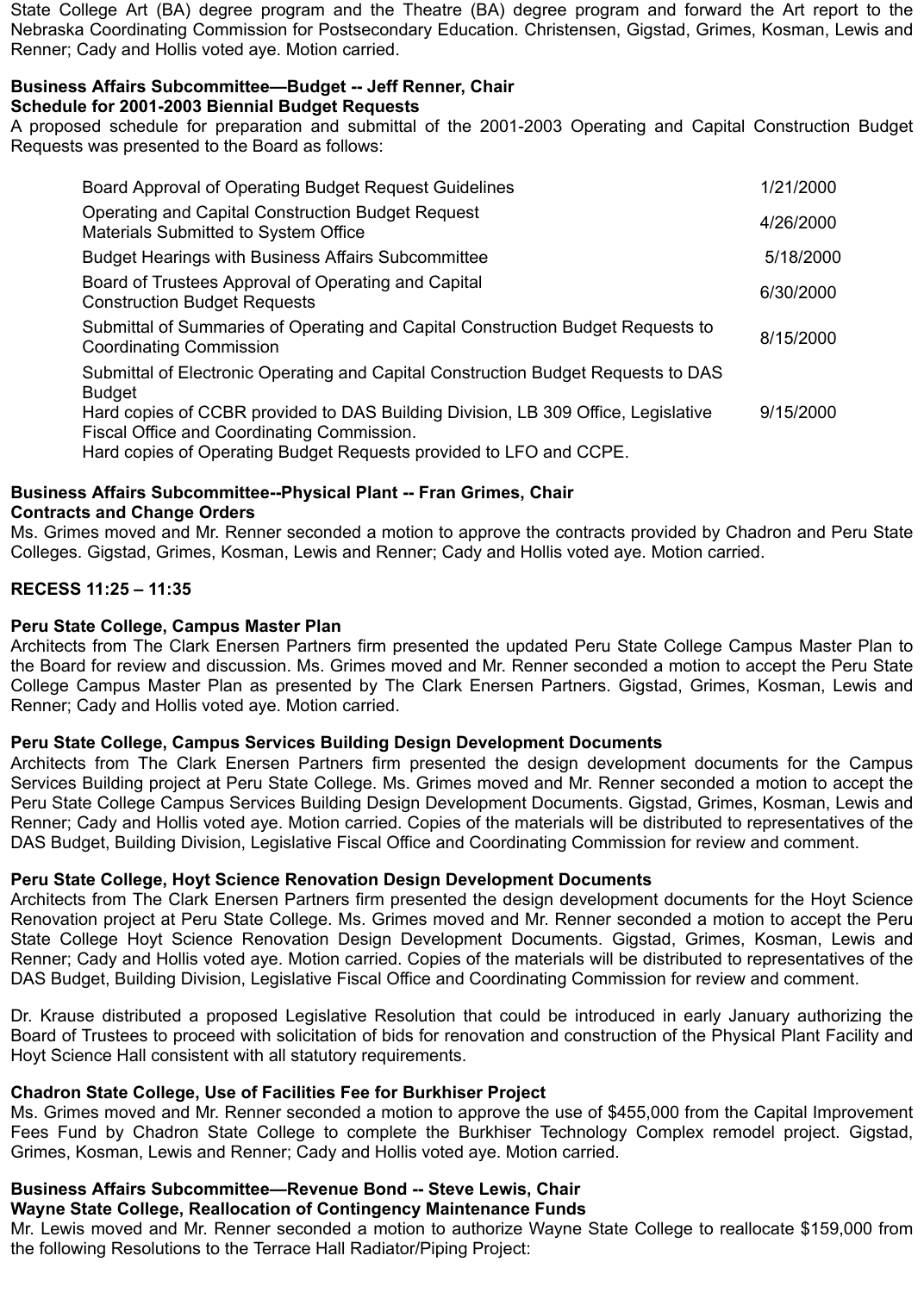| 4/8/95 #3 Bowen Hall-Carpet Replacement                             | \$5,492.00   |
|---------------------------------------------------------------------|--------------|
| 4/8/95 #4 Bowen Hall-Main Desk Reconfiguration                      | 9,887.21     |
| 4/8/95 #5 Neihardt Hall-Front Steps Replacement                     | 2,731.54     |
| 4/8/95 #7 Recreation/Athletic Facilities-Equipment                  | 1,754.78     |
| 4/8/95 #12 Residence Halls-Furniture Replacement<br><b>Phase IV</b> | 527.44       |
| 5/8/96 #2 Bowen/Morey-Roof Repairs                                  | 8,400.00     |
| 4/4/97 #13 Recreation Center-Racquetball Court Floor                | 1,023.15     |
| 4/8/98 #1 Real Estate Purchase                                      | 434.00       |
| 4/8/98 #6 Residence Halls-Mattress Replacement                      | 3,712.00     |
| 4/8/98 #13 Parking Lot 10-Expand Lot Capacity                       | 5,097.80     |
| 4/8/98 #14 Rice Parking Lot-Expand Lot Capacity                     | 290.39       |
| 4/1/99 #6 Recreation Center-Floor Scrubber                          | 9,527.25     |
| 4/1/99 #8 Residence Halls-Mattress Replacement                      | 900.00       |
| <b>Total Completed Projects</b>                                     | \$49,777.56  |
| 4/8/95 #1 Anderson Hall-Main Lounge Renovation                      | 2,000.00     |
| 4/8/95 #8 Terrace Hall-Lounge Window Replacement                    | 13,300.00    |
| 4/4/97 #8 Bowen Hall-Floor Lounges Renovation                       | 10,000.00    |
| 4/4/97 #9 Bowen Hall-Student Room Curtains                          | 15,000.00    |
| 4/4/97 #15 Residence Halls-Rental Refrigerators                     | 10,000.00    |
| 4/4/97 #17 Residence Halls-Cable TV Expansion                       | 16,000.00    |
| 4/8/98 #9 Campus wide-Grounds Maintenance<br>Equipment              | 2,922.44     |
| <b>Total Projects Below Budget</b>                                  | \$69,222.44  |
| 5/8/96 #7 Residence Halls/Student Center-Piano<br>Replacement       | \$40,000.00  |
| TOTAL FUNDS TO BE REALLOCATED                                       | \$159,000.00 |

Gigstad, Grimes, Kosman, Lewis and Renner; Cady and Hollis voted aye. Motion carried.

## **Contracts and Change Orders**

Mr. Lewis moved and Mr. Renner seconded a motion to approve the Change Order submitted by Wayne State College. Gigstad, Grimes, Kosman, Lewis and Renner; Cady and Hollis voted aye. Motion carried.

## **Wayne State College, Student Center Final Completion Designation**

Mr. Lewis moved and Mr. Renner seconded a motion to authorize final completion designation for the Wayne State College Student Center Addition and Renovation Project. Gigstad, Grimes, Kosman, Lewis and Renner; Cady and Hollis voted aye. Motion carried.

## **MISCELLANEOUS ACTION**

#### **Resolution on Governance**

Ms. Kosman moved and Ms. Grimes seconded a motion to approve the following resolution:

## RESOLUTION IN OPPOSITION TO ELIMINATING THE STATE COLLEGE SYSTEM THROUGH RESTRUCTURING THE GOVERNANCE OF POSTSECONDARY EDUCATION IN NEBRASKA

Whereas, the Nebraska State College Board of Trustees can trace its origin to the time of statehood in 1867, and as such is the oldest Governing Board in the State of Nebraska; and

Whereas, the Nebraska State College System has as its primary mission providing undergraduate education to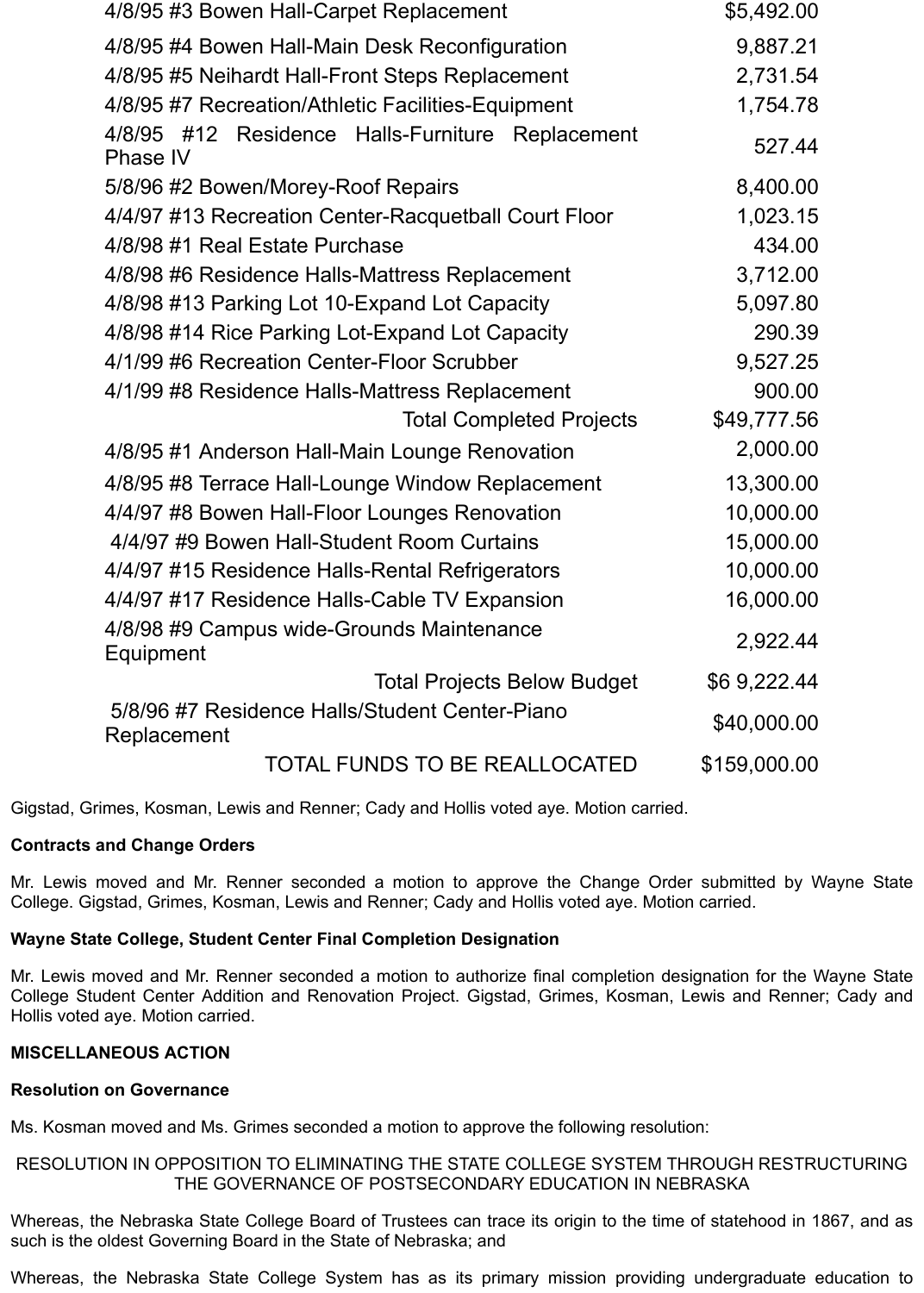students in rural areas of the state; and

Whereas, the State College System faculty members are dedicated, fully qualified professionals whose first priority is classroom teaching; and

Whereas, the State College System is unique in its ability to deliver quality baccalaureate and master degree programs at low cost; and

Whereas, the State College System offers access to all students who desire the opportunity to pursue a college degree; and

Whereas, the State College System prides itself on personal student attention and a supportive environment that enhances opportunities for success; and

Whereas, the State College System has a tradition of excellence in producing outstanding teachers, the majority of whom serve Nebraska's rural schools; and

Whereas, 50 years ago the State Colleges became comprehensive undergraduate institutions and have developed proud records in preparing people for medicine, law, engineering, business, architecture and all professions; and

Whereas, the State College System is dedicated to community and economic development in rural Nebraska;

**THEREFORE, BE IT RESOLVED** that the Board of Trustees of the Nebraska State College System unanimously opposes any legislation or constitutional amendment that would eliminate the State College System through restructuring the governance of postsecondary education in Nebraska. The Board directs this resolution to be forwarded to Governor Mike Johanns; members of the Legislature; campus faculty, administrative and student groups; and media.

Approved this 10<sup>th</sup> day of December, 1999.

Gigstad, Grimes, Kosman, Lewis and Renner; Cady and Hollis voted aye. Motion carried.

## **INFORMATION ITEMS**

## **Presidents' and Student Trustees' Reports**

Dr. Gigstad expressed thanks on behalf of the Board members to Dr. Krause for efforts during his tenure as Executive Director of the State College System and wished him well during his retirement. Ms. Grimes moved and Mr. Renner seconded a motion to engage Dr. Krause to provide consulting services related to the position of Executive Director at a fee of \$1.00 (as requested by Dr. Krause) from January 1 through January 31, prior to Mr. Carpenter assuming office on February 1. Gigstad, Grimes, Kosman, Lewis and Renner; Cady and Hollis voted aye. Motion carried.

Dr. Stearns reported that the issue of teacher quality/teacher shortages has been of interest on the Wayne State College campus this fall. Representatives from Wayne State College and area public schools will be attending a summit in Washington, DC on this very issue.

Dr. Johnson reminded everyone of Peru State's annual madrigal dinner this weekend. He also announced that an International Reading Association conference will be held in Nebraska for the first time and 300 teachers are expected to attend.

On behalf of Dr. Krepel, Dr. Hardy reported on Chadron State College activities. Of particular note was recent funding for the Mari Sandoz High Plains Heritage Center provided through two separate federal bills: the Save American Treasures bill (Department of the Interior) and the Institute for Museums and Library Services bill (Department of Labor), totaling \$900,000. Senator Robert Kerrey was instrumental in pursuing the funding and a letter of thanks will be sent on behalf of the Board for his efforts.

Ms. Cady reported on Chadron State College student activities. The Student Senate recently passed a resolution on governance similar to the Board Resolution passed today.

Mr. Hollis reported that the Peru State College Christmas band and choir concerts have been a success, and students are preparing for finals week.

Dr. Krause reviewed agenda items for the afternoon's joint meeting with the Coordinating Commission for Postsecondary Education.

**RECESS** – A recess was taken at 1:05 p.m., to reconvene in a joint meeting with the Coordinating Commission for Postsecondary Education at 2:00 p.m.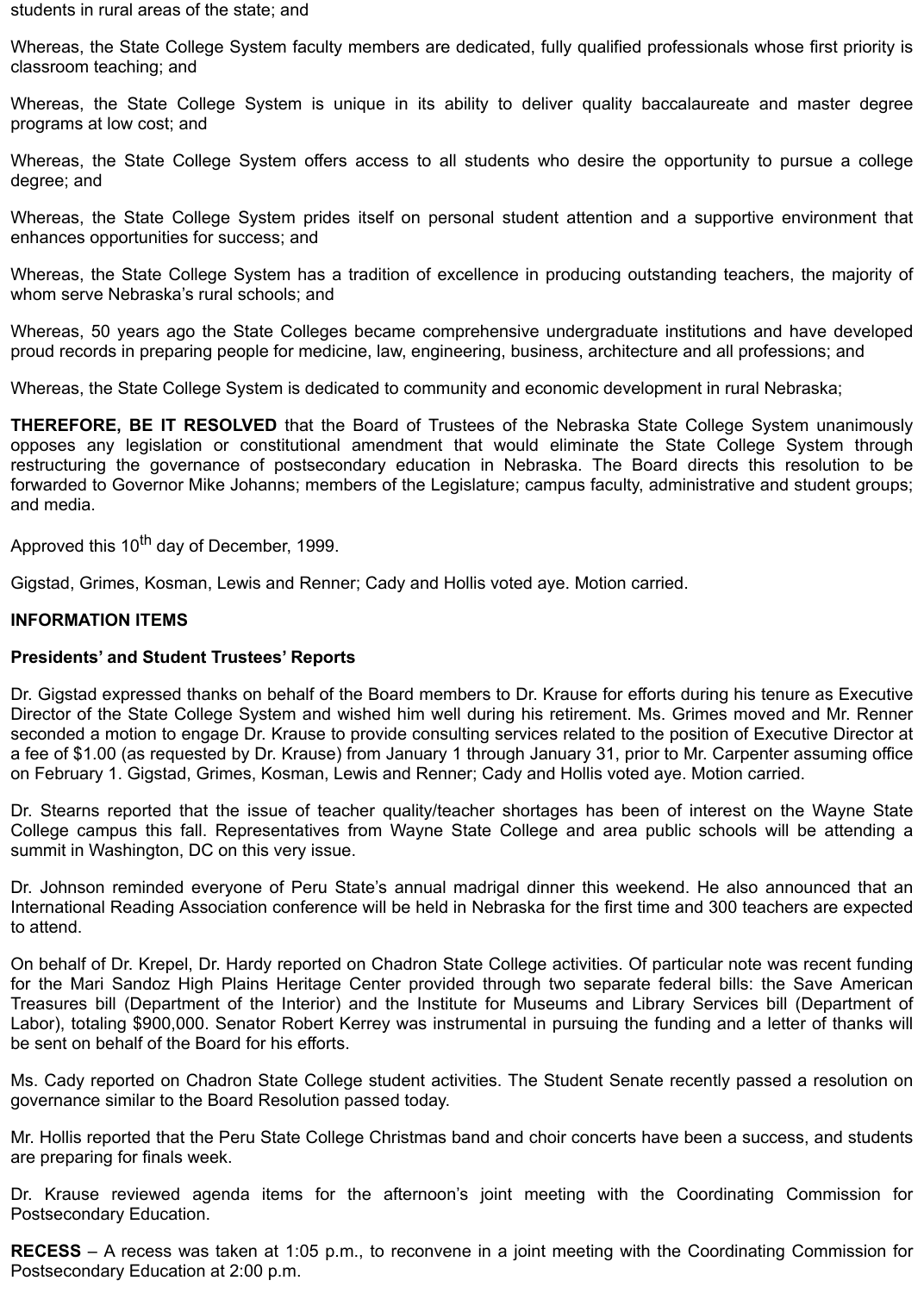#### **JOINT MEETING WITH THE COORDINATING COMMISSION**

The joint meeting with the Coordinating Commission for Postsecondary Education was called to order at 2:10 p.m. All in attendance introduced themselves. Mr. Seacrest, Chair of the Coordinating Commission, recognized Dr. Krause and presented him with the following Resolution adopted by the Commission:

"The Coordinating Commission for Postsecondary Education hereby recognizes Dr. Carrol Krause upon his retirement as Executive Director of the State College System and for his accomplishments and the achievements of the State Colleges during his tenure. These include the State Colleges' participation in Nebraska's most comprehensive articulation arrangements to date; the increased use of instructional technologies by the State Colleges to enhance access to their courses throughout their service regions; a stronger role for the State College system central office, which promoted cost effectiveness throughout the system; and, Dr. Krause's efforts to increase levels of cooperation among the three State Colleges. The Coordinating Commission also expresses high levels of appreciation to Dr. Krause for his willingness to work congenially and constructively with the Coordinating Commission for Postsecondary Education to help achieve important postsecondary education goals in Nebraska."

## **COMPREHENSIVE PLAN ISSUES**

## **Revision Process**

Mr. Seacrest called on Mr. Scherer to explain the Comprehensive Plan revision process to date, which has included meeting with numerous focus groups across the state. Summaries of the focus group issues were distributed.

Ms. Kosman inquired whether economic development surveys were being used as they relate to higher education issues of the state. Mr. Scherer responded that Commission staff is utilizing existing surveys provided by the Bureau of Business Research at the University of Nebraska and the Department of Labor.

Mr. Lewis asked for clarification of the roles of the Coordinating Commission, State College Board of Trustees and the University Board of Regents. Dr. Powers explained the Constitutional authority given the Coordinating Commission for Postsecondary Education and how that relates to the Governing Boards' responsibilities.

An issue not raised in the focus group meetings, which is of interest to the State Colleges, is the issue of additional funding to achieve athletic gender equity. Board members asked that the Coordinating Commission examine this need as it relates to budget issues.

In addition, Commission staff indicated that a statewide database is being developed to address the issue of facilities utilization as it relates to capital construction review.

## **Geographic Service Regions**

Dr. Krause presented proposed changes to the State College service regions that would align the State College service regions with the Community College districts to enhance coordination between the two systems. Mr. Seacrest expressed that the Commissioners are receptive to the proposal.

## **State College's Role and Mission**

Statutory authority permits the Nebraska State Colleges to offer Associate, Baccalaureate, and Masters degree programs. In response to recommendations from the Coordinating Commission in the early 1990's, all of the State Colleges' associate degree programs were eliminated. Dr. Krause recommended that the associate degree option remain available to the State Colleges in the future, particularly to meet the increasing need for criminal justice, early childhood, and information management system degrees.

## **Workforce Shortages**

Mr. Seacrest announced that a Coordinating Commission Task Force on Workforce Shortages has been established, with representatives from all sectors of higher education, to examine workforce needs. He also noted that the Commission has had a history of strongly supporting need-based financial aid for under-represented populations.

## **HIGHER EDUCATION GOVERNANCE / STRUCTURE ISSUES**

Commission members asked for the Board's reaction to the higher education governance and structure issues. Board members shared copies of the Resolution in opposition to eliminating the State College System through restructuring the governance of postsecondary education in Nebraska as approved at the morning Board meeting. While some Commission members would have liked the resolution to also include a statement of support for the Coordinating Commission, Board members felt the resolution needed to focus on the unique role and mission of the State Colleges.

## **STREAMLINING REVIEW PROCEDURES**